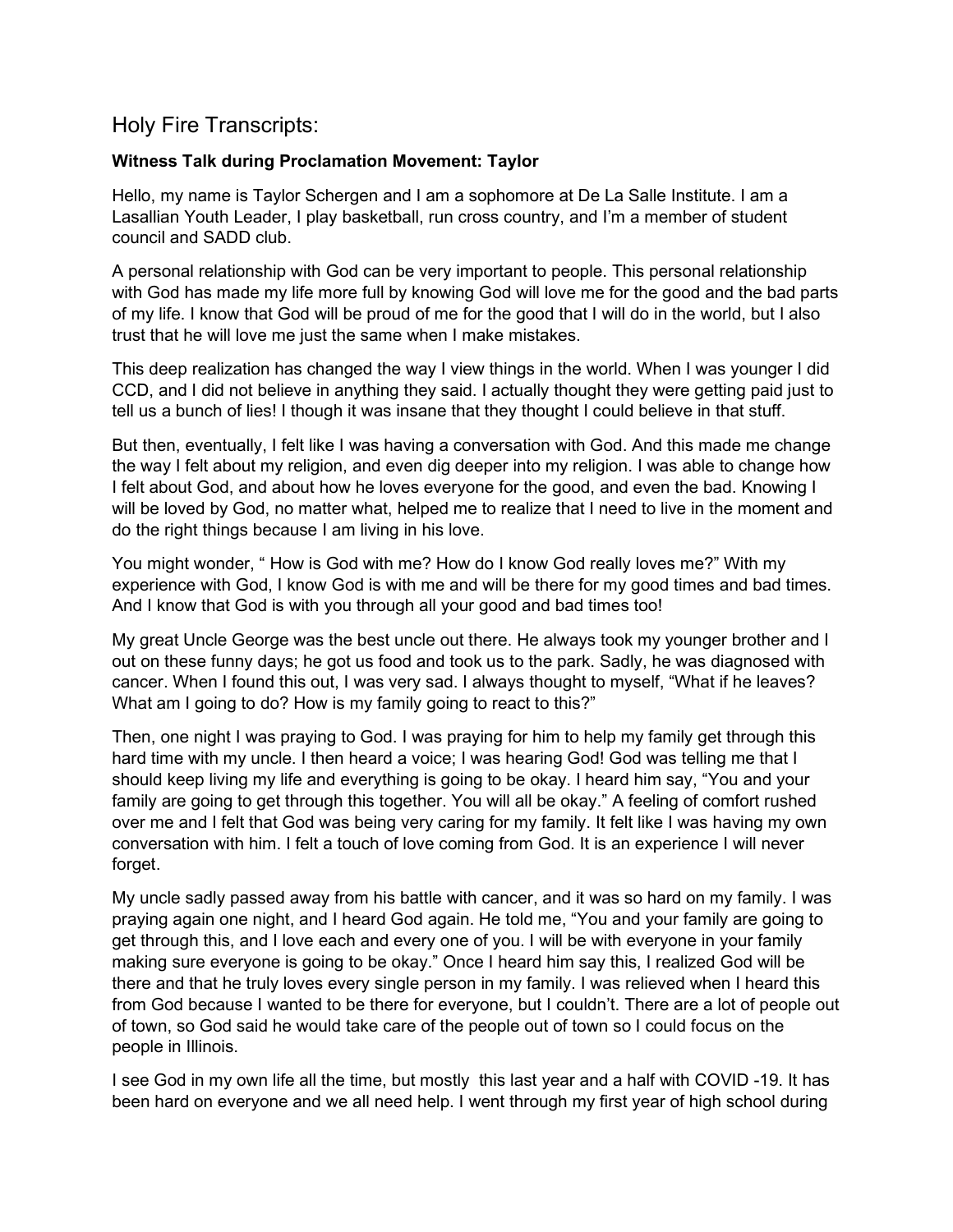COVID. I was not expecting this at all, but it happened. I only got to meet half my class freshman year, and I know you may have had a similar experience too. It was hard making friends because I didn't know anyone here, and I felt like no one wanted to talk to me. I remember this one girl named Olivia. She came up and told me, "You should go and join Lasallian Youth (which is a club about service towards God). It is a very fun club, and you get to just be yourself." I was nervous to go, and almost didn't go at all. But then I heard God again. God said, "I will be there for you. The whole meeting, I will be by your side. I will make sure you are okay and safe."

I was so scared to go to the meeting because it was already hard to make friends in the first place with people in my own grade. How am I going to be able to interact with other people older than me?! But I went to the meeting that next day and I loved it! It allowed me to meet such nice people. This was the first time ever in high school that I felt like I belonged. And I was reminded that God is going to love me through every step of my high school journey. I had so much fun, and I have gotten very close with some of them today. I believe God led me to join LaSallian Youth, and now I am a leader! I have also joined so many other clubs since then, and high school has become a very positive experience for me.

I would like to thank you for listening to my talk. I hope you can all dig a little deeper into your religion and your relationship with God, so that you can also feel uniquely loved by God. It may take a while, but it's all worth it in the end.

Thank you!

### Witness Talk during Profession Movement: Hannah and Colette

Hannah: Hello! My name is Hannah, and I am a junior in high school.

Colette: Hi I am Colette! I am a junior in high school. The reason we are speaking today is to share a bit about one of the most important aspect of our lives, our relationship with Jesus. Hannah and I feel we have each been called by God to not only live out our faith, but also to share it with others.

Hannah: Colette and I have known each other for six years. We are really excited to share our experiences living faithfully. We continue to deepen our relationship with God through listening and talking to God through prayer, spending time with Jesus during Adoration, and participating in Crux.

Colette: Hannah and I have both been blessed to grow in faithful homes. We have been going to Church on Sundays our whole lives. We are extremely grateful for our families and special role models encouraging us to deepen our faith and commitment to Christ. After we made our Confirmations and ultimately parted ways for high school, we had our own experiences in navigating Jesus's invitation to fully commit to Him.

Hannah: We are all loved by God, and He wants to have a relationship with each one of us. The power of prayer connects one to something larger than themself. I am extremely grateful for the people in my life who have helped me deepen my faith through reflection, the daily Examen, and having "an attitude of gratitude." During the beginning of the pandemic when everyone was isolated in their homes, I noticed a pattern in my life: I began to look at life more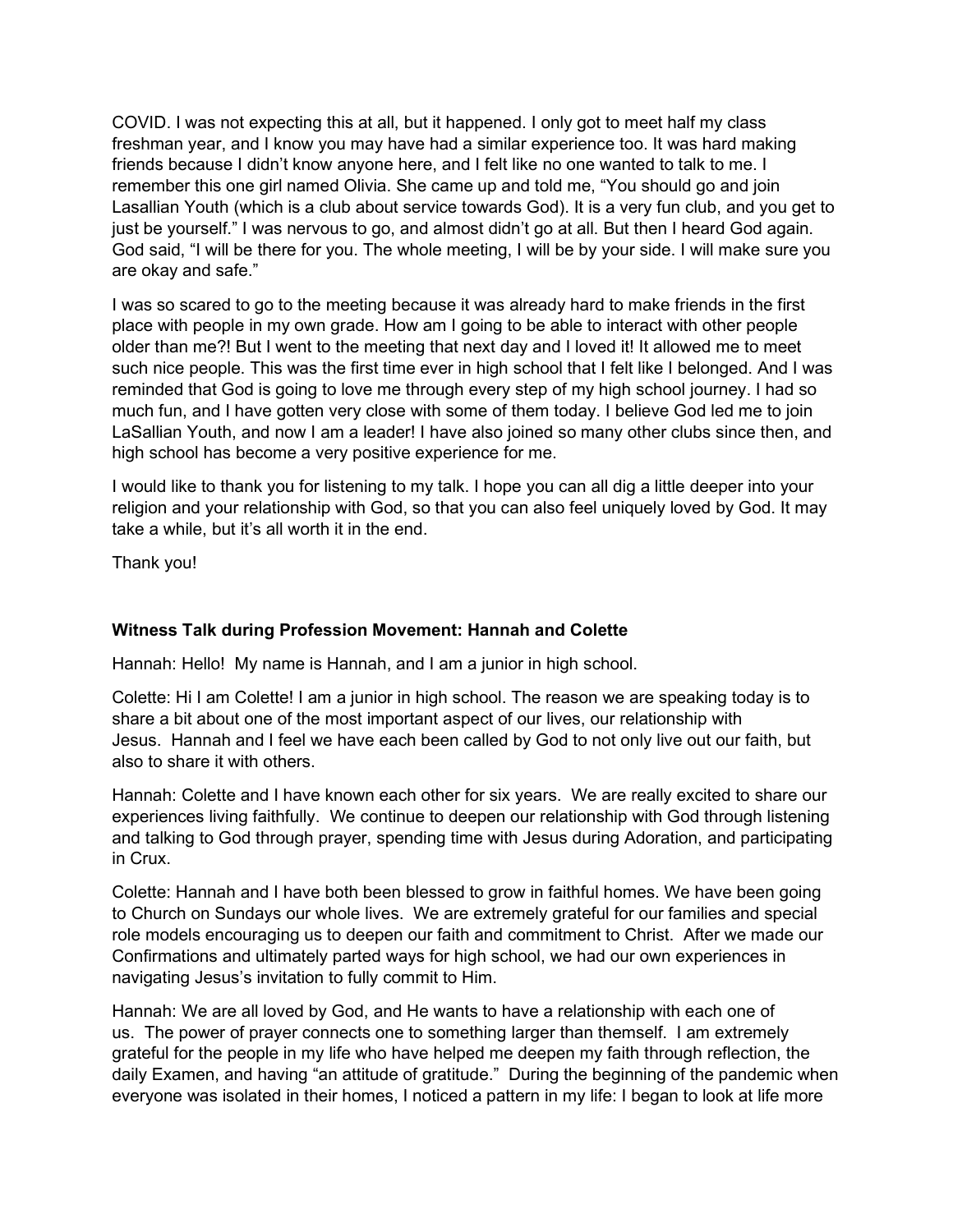through an open mind and an open heart. It was during these times of not only talking with God but LISTENING to His word and reflecting that I really started to have a deeper appreciation for what is truly important. Reflecting on where God has been in my life and where His presence continues, whether that be through a friend or simply looking outside and watching the sun set, was very important. I reflected on putting myself into the Scripture through Ignatian Contemplation. Continuing to grow in my faith has and will always be extremely important to me. Having a good foundation for my faith that originated in my home and continued to flourish in high school has greatly impacted and molded the person I am today. Saint Ignatius and the Jesuits focus on finding God in all things. Once you have that foundation and structure, it overlaps into everything else in your life in such a beautiful and positive way. Being surrounded by people who focus on deepening their relationship with God and being committed to Jesus through their words and actions is inspiring. I have found great joy in joining prayer groups and being a part of Crux, in which I have learned so much from others about their relationship with God and the importance of their faith in their own life. Now, I feel I have been called to share my faith with others. God loves unconditionally, and He is always there for you during both the good and difficult times.

Colette: Like Hannah, I am also in Crux, which is a group that invites teens to talk about their faith and focus on Jesus. Being in Crux has helped me grow in my faith and see firsthand the influence and impact that strong faith can have on individuals my age. For many years, my faith life consisted prayers before meals with my family, before bed, and Sunday morning mass. These are all great things. But. it wasn't until I realized the potential of living faithfully rather than simply going through the motions when asked. While I can't account my change in perspective to one specific moment in time, I'd say it was noticing the special joys in life as God's creation or by God's hand. After attending Catholic middle school, I started at a public high school. In this change, I was not reminded of my faith daily with morning prayer or religion class. My faith had to be something I worked on in my own free time. Life committing to Jesus hasn't been entirely perfect. There are days I feel guilty for not taking the time to pray more or journal more. But for me, I know I would not be the person I am today without that pivotal decision which was to fully and actively practice my faith. To fully know and understand Jesus's love for me gives a level of comfort that can ease daily anxieties and stressors. Knowing there is a loving God who has a plan for me individually and all of you is extremely comforting especially in times of doubt or pain. My actions and words are impacted by my relationship with Jesus. There is a song (I am sure Hannah remembers) that we would sing after Wednesday mass in middle school called You Will Know We Are Christians by Our Love. It is one of my favorite church songs and it is a testament to how I try to live my life. I always try to be kind, caring, and a friend to anyone. Living faithfully has truly made me a happier and stronger person and I am forever grateful.

Hannah: While we know this seems like a lot right now, we want to remind everyone that change starts with you.

Colette: Simple habits like remembering to pray not only before meals but also when you wake up, and go to sleep, elaborating in your conversations with Jesus can lead to a closer relationship with him.

Hannah: There should be no doubt that Jesus is knocking on your door, don't be shy to open up to Him and share your thoughts. Have trust in God that He does have a plan for you.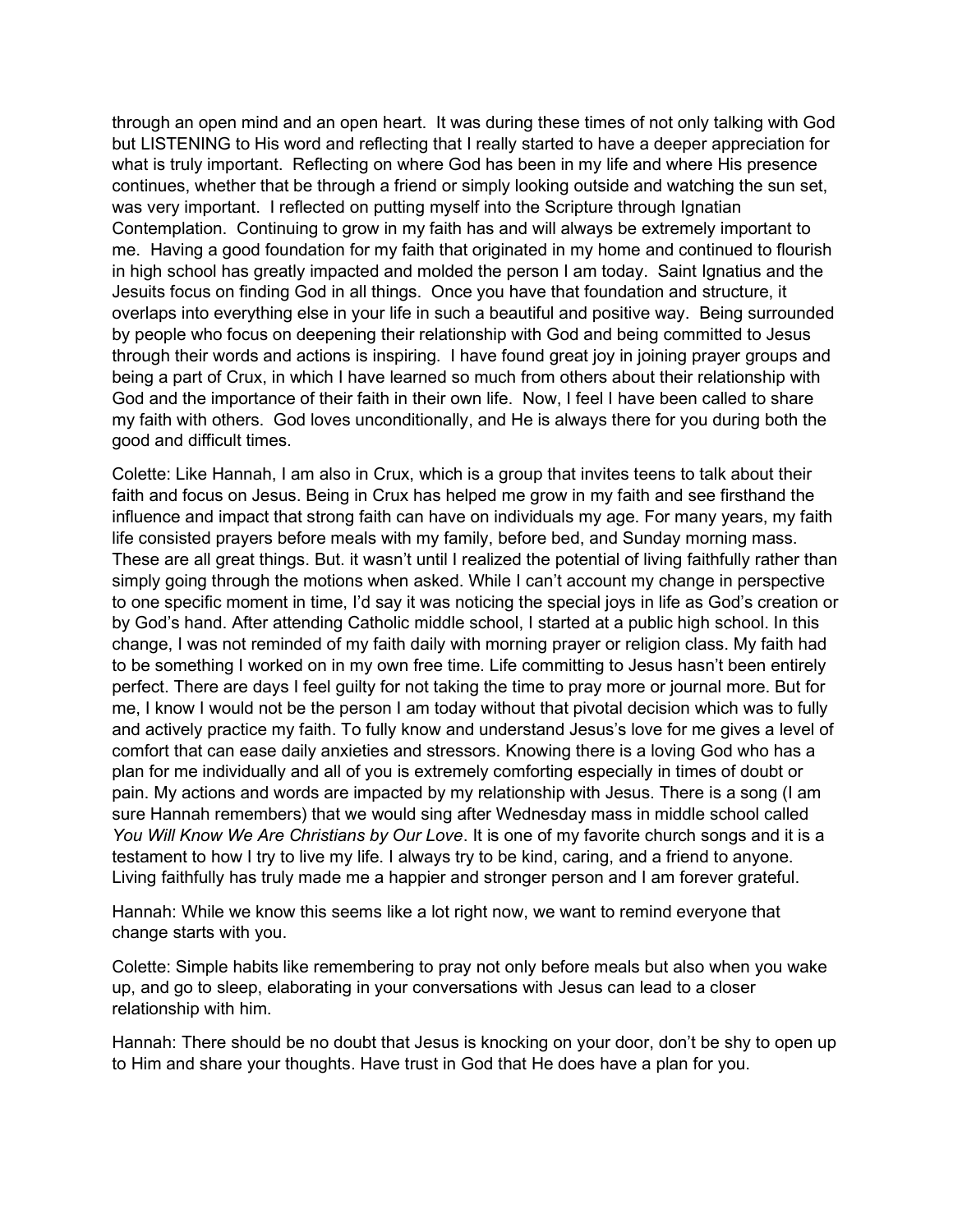Colette: We recommend that you pray for others , find out what times your local parish has Adoration, and connect with people who share in your faith and ultimately put Jesus first.

Hannah: As Confirmation approaches, Colette and I encourage each one of you to think about your commitment to Christ and how you can deepen your relationship with God. A good way to do this is by going to Mass on Sundays and if possible, during the week.

Colette: We will be praying for you for your openness to Jesus. Remember God loves you, and He is always guiding you on this journey through life, but it is up to you to "hear the knocking of Christ" and to let Him in.

Hannah: Thanks for listening. We will be praying for you.

Colette and Hannah: Bye!

### Keynote Speaker Talk during Proclamation Movement: Chika

Oscar, thank you so much; you're one of my faves. I really appreciate that introduction. And like he said my name is Chika. I just moved to Pittsburgh from Southern California. I had the opportunity to work for a wonderful mission called Vagabond Missions where we had the opportunity to minister and mentor to teens living in inner cities.

Teens, here's the deal: I might be a little bit older, but I still remember what it was like to be a teenager. And one of my favorite memories is Friday night football games. My two older brothers were football players, and my sister and I would cheer for them on the sidelines. I loved going to the after-game parties but there was a time where those after-game parties I kind of had a decision to make: either go to the football game then go to the after parties or go to the football game and then go to youth group. Man, I hated that decision! Because after-game parties, my friends were there and I got to hang out with you know folks from my school, but I also really enjoyed going to youth group and I love Jesus. So there was kind of like that tension that would fester. And after a while I realized I just really like Church. It's fun, I actually like going, I like my friends, and I love learning about Jesus. So I stopped going to the after-game parties or we would go to the movies sometimes on Fridays and I stopped going. My friends are always asking, "Hey, come to the after-game party, or hey, let's go to the movies". I'd say, "No, I have youth group." Finally, they started asking okay what's up with this whole church thing? Why do you like it so much? What is it about Jesus?

That's a great question. I mean I knew I liked going. I had Miss Carrie and Miss Wendy, the two women that helped catechize me and teach me about the faith, and I knew I liked them because they made faith fun. But what about Jesus? I didn't really mention him too much. I don't really mention the sacraments, even though I love praying the rosary and I appreciated going to confession (although sometimes it kinda scared me depending on what I had done). I love Jesus and adoration, but I didn't really mention those things. I mentioned all the fun stuff. Mass is fun sometimes, right? Anyway, that question, why am I Christian, why am I Catholic? That question of why do I like Jesus? Why do I wanna go to church versus hanging out with my friends? Maybe you felt that tension too. Maybe you've asked yourself that question or other people have asked you.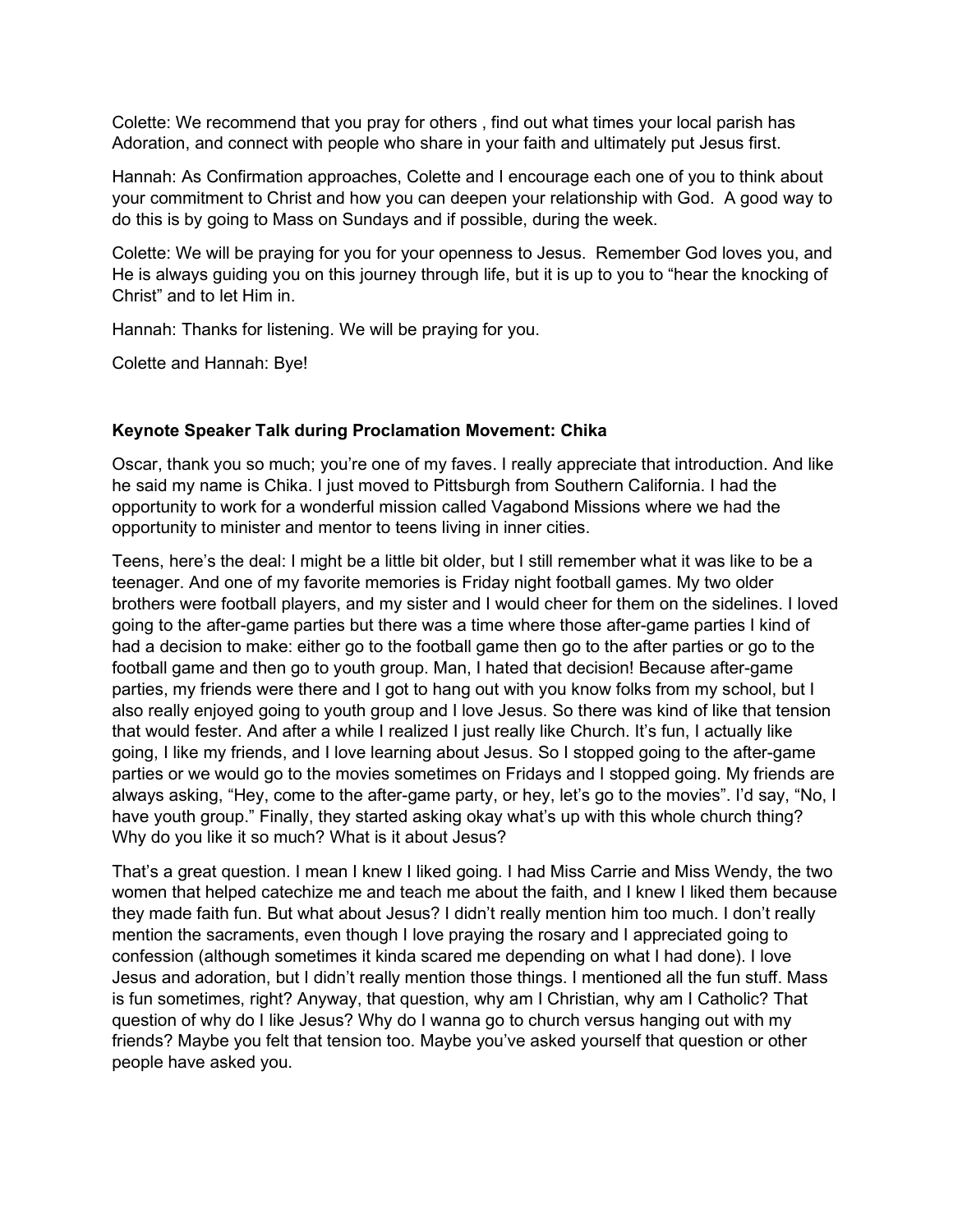In the Gospel of Matthew Jesus asked a question of his disciples and he says - let's actually read straight from scripture okay - so Matthew 16 starting at verse 13 called Peter's Confession about Jesus. Let's begin: In the name of the Father, the Son, and the Holy Spirit, Amen. Come Holy Spirit. Give us ears to hear you, a heart to love you, and to learn more about Jesus. Amen.

 "When Jesus went into the region of Caesarea Philippi, he asked his disciples, "Who do people say that the Son of Man is?" They replied, "Some say John the Baptist, others Elijah, still others Jeremiah or one of the prophets." He said to them, "But who do you say that I am?" Simon Peter said in reply, "You are the Messiah, the Son of the living God." Jesus said to him in reply, "Blessed are you, Simon son of Jonah. For flesh and blood has not revealed this to you, but my heavenly Father. And so I say to you, you are Peter, and upon this rock I will build my church, and the gates of the netherworld shall not prevail against it. I will give you the keys to the kingdom of heaven."

Amen. In the name of the Father, the Son, and the Holy Spirit, Amen.

Brothers and sisters, I love that Jesus is like, "Who do people say that I am?" Have you ever heard that some people say that Jesus is just a good teacher? Just a good guy and he wants us to be good people? Jesus, yeah he was a good guy, yeah he's a great teacher (that's why he was called Rabbi), but he is just so much more. And he is a God for all people, for everyone, but he wants to be in a relationship, an intimate relationship, with you. So he asked that question, "Who do people say that I am?" And then he asks, "Who do you say that I am?"

Peter is bold. And I just have this glimpse of the apostles and disciples kind of like hearing the you know the chisme, the good gossip, about who Jesus is. And they're like, oh yeah, I heard so-and-so say that Jesus is like Elijah. No over there, so-and-so said I think he's like John the Baptist; he's just a prophet. And maybe they're kinda nervous. Will Jesus be upset if we say he's Elijah or will he be hurt if we tell him what people are saying about him? But you know, they just say it. And then when he says, "Who do you say that I am?" I imagine them being kind of quiet like, oh, I wasn't expecting that. Who is Jesus to me?

And then, because Peter has this close relationship with Jesus, he listens and interacts with him in a such special way. The way that he interacts with all of us; we all had an encounter with Christ that shapes us. Simon Peter he says this confession. Let's go ahead and read it again from Matthew chapter 16 verse 16. He says, "You are the Messiah, the Son of the living God." The living God. He's expressing, proclaiming this proclamation of who Jesus is. From an encounter, but also from something so much more: from the Father. The heavenly Father gives Saint Peter, the rock, a revelation as to who Jesus is.

God has given you a revelation as to who Jesus is through the encounters that you experienced in your daily life, through the sacraments, and through the kerygma, the proclamation of the faith. So you have the ability to proclaim that Jesus is King, that Jesus is Lord, that Jesus is Messiah. He is the Anointed One. That Jesus is a friend, that Jesus is your companion, someone that you walk through with in life. That Jesus is, fill in the blank: Who is Jesus to you?

And listen if your response to that is I don't know, that is okay. No one said that you had to have an answer right away. Maybe it's gonna be tomorrow, a week from now, a year from now when you'll have that encounter that you'll be able to profess who Jesus is to you. But until then I would love to share with you more about who Jesus is to me.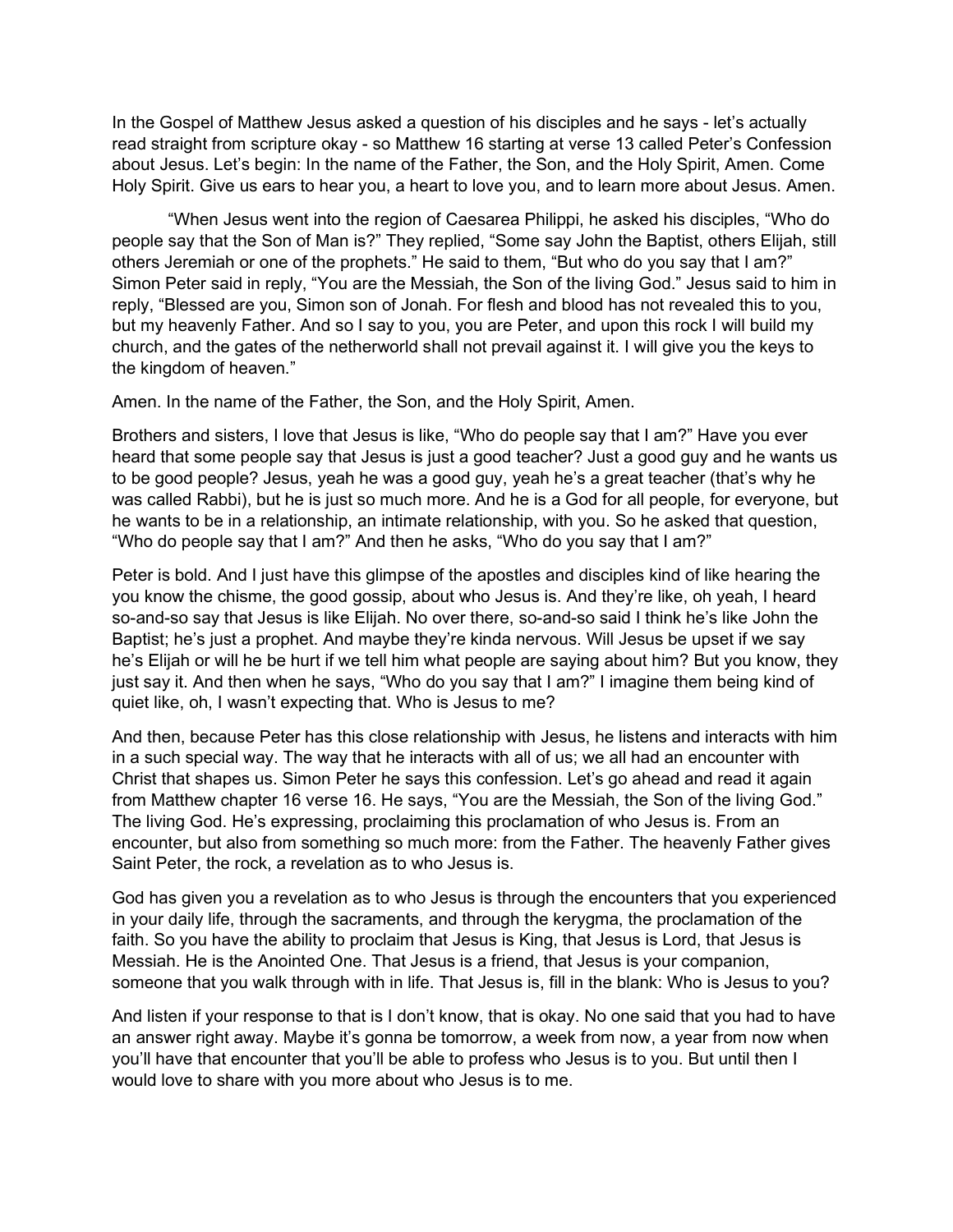Just like Jesus posed that question to Peter, Jesus poses that question to us, "Who do you say that I am?" And if you're like Chika, I don't know. I don't know who Jesus is to me. I'm still searching, I'm still wondering that for myself. And how do I explain that, when my friends ask me why do you go to church? Why are you Catholic? And why are you going through confirmation? Listen it's okay if you don't have an answer today, tomorrow, or even in a year. But the beauty of our Catholic faith is that we have the Church. We have catechists and directors of religious education and our parents are called our primordial catechists, our first teachers of faith. We have a community that gathers together to help us learn more about Jesus so that we can encounter him and be able to answer that question. Not just communally, but personally and intimately.

Pope Benedict XVI, I appreciate his writing so much and this is something that he said and I want to share it with you. He says,

"This it is through the proclamation of the Word, the celebration of the sacraments, and the works of charity that the Church guides us to meeting and knowing Christ. This is not an encounter with an idea or with a project of life, but with a living person who transforms our innermost selves revealing to us our true identity as children of God."

Wow. Our faith in Jesus is so much more than just going to class or reading books (I mean please read and know your Bible), but it's an encounter with the living person. Just like Peter says that you're the Messiah, the Son of the living God, our faith is about being in a friendship, a union, with the living person of Jesus Christ. And sometimes it's hard, sometimes it's difficult to explain, but there is something called the kerygma, the proclamation of salvation, in which we are able to learn and share that Catholic faith with others. And again, the more that we know it, the better we're able to live it out. And so people ask questions. And that question isn't, oh my gosh what's wrong with you? Why are you the way that you are? You're so weird. Who knows, maybe they'll ask that question. My brother, I have two older brothers and an older sister and my second brother, he's always like, why are you so weird? And I'm like, Jesus, I love him. So, people are gonna ask questions. And you'll be able to say, when people say, "Man why do you have so much joy? Why do you have so much peace, especially in adversity when things aren't going right? It seems like there's this this inner peace that you have that: I want that." And you can say, it comes from being in a relationship with Jesus. It comes from knowing that he's truly present, body, blood, soul, and divinity, in the Eucharist and that I can go to a tabernacle at any moment and spend time with him. It is that relationship with Jesus that propels me into having a love for the world. That doesn't mean that I'm attached to it but detached. That detachment to the world allows me to cling even closer to Jesus. Man, I love our Catholic faith. So let's talk about the kerygma the proclamation of salvation and 5 truths about Jesus and our relationship with him.

Number one: God loves us and he has a plan for our lives. In Genesis chapter two we hear that God made us in his image and in his likeness. In Jeremiah 29: 11, it says, "For I know well the plans I have for you, says the Lord. Plans for your welfare not for woe. Plans to give you a future full of hope." When we read Scripture, we know more about who we are because God created us; we didn't just manifest ourselves. God, the creator of the universe, created us out of love because God is love. It says so in 1 John 4:8, "God made us. He who is love created us out of love to be love and to love others." That he has a plan for us. I love Acts chapter 17 verse 27, and it says this, "So that people might seek God, even perhaps grope for him and find him, though indeed he's not far from any of us. For in him we live, and move, and have our being."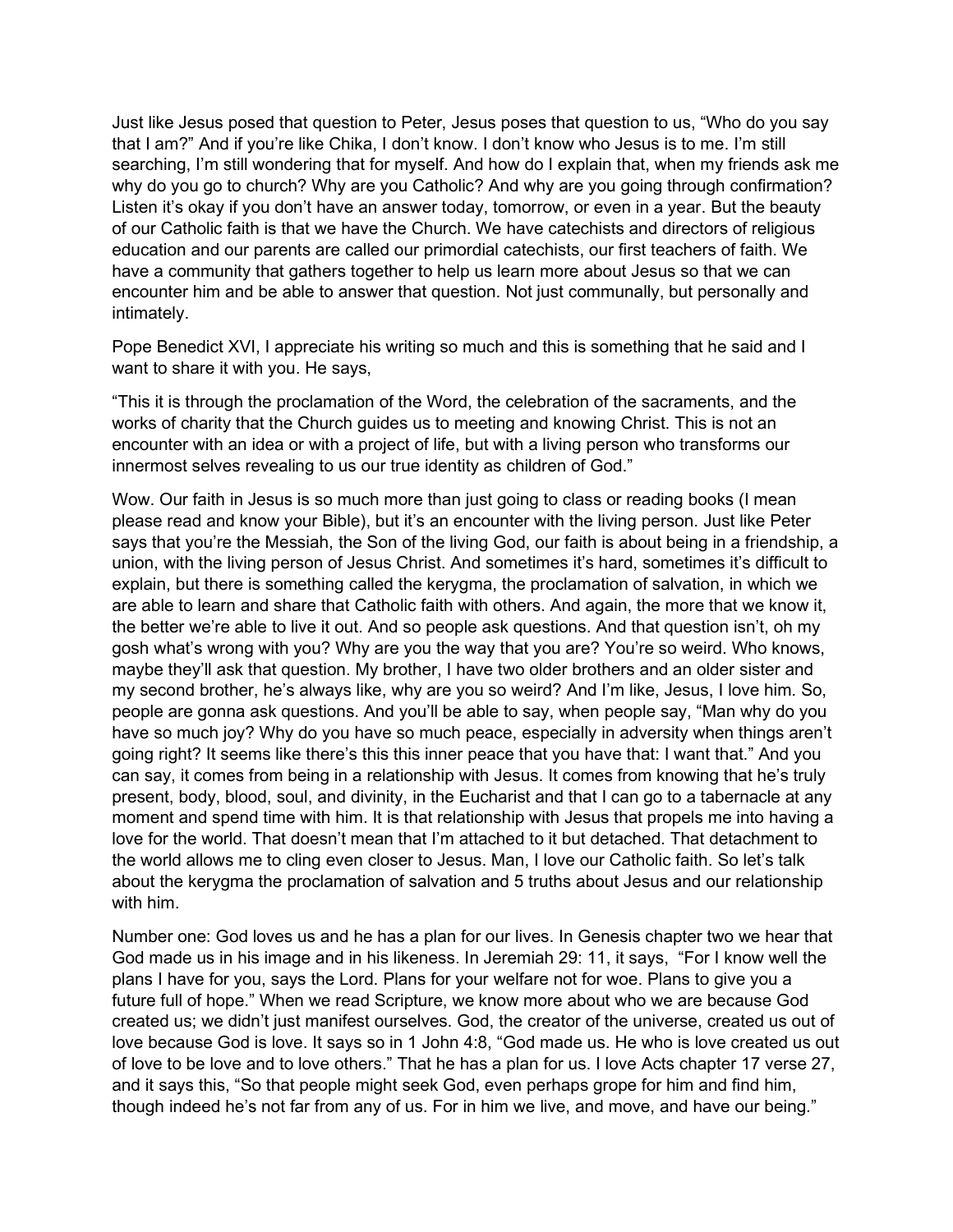We cannot do anything without God. He has created us out of love to be love. We seek him, we grope for him, for in him we live and move and have our being. In the Catechism of the Catholic Church paragraph 27 it says this, " The desire for God is written in the human heart because man is created by God and for God and God never ceases to draw a man to himself. Only in God will we find the truth and happiness that we never stopped searching for." That thing that we are seeking, the desires, the passions of our hearts, the dreams that we have, the things that we aspire to, it all comes from God and it all is us seeking God. Because he has a plan for us and we have a desire to fulfill that plan. There is this song and there's this saying that there's a God-shaped hole in our hearts. And I know it sounds cheesy, but it's true. There's a part of our hearts that longs for something and the reality is that longing is for God. God is truth, absolute truth. You know nowadays we hear about having your truth and this truth and that. God is true north. He is the way, the truth, and the life; Jesus says that. So if you are looking to know more about who you are, if you are looking to know more about who he is, then seek him. If you wanna know what to do in life, who be in life, seek the Lord and you will know.

Number two: sin separates us from God. I'm gonna say something that may shock you or a few people: you are a sinner. I know, you thought you were perfect and you are not, but here's the deal: so am I. I try so hard not to do things that separate me from God. I try not to sin. It's this inclination called concupiscence, this inclination towards sin. And we read in Genesis chapter three about the fall of Adam and Eve and original sin that we all inherit. And friends I know the struggle because I'm in it too, we all are. If you have a priest sitting next to you, they're in the struggle. If you have a sister sitting next to you, they're in the struggle. If you have your parents sitting next to you, y'all know that your parents are sinners too. We've all sinned and fallen short of the glory of God. Man, the devil is a jerk. It says in Scripture that he prowls around like a roaring lion seeking someone to devour. St. Paul even says that he does what he doesn't want to do and there is that struggle. Have you felt that struggle? You want to be better and do better but there's something, the sin, the temptation, that pulls you away. In John chapter 8 verse 44 Jesus says this, "He {being the devil} was a murderer from the beginning and does not stand in truth because there is no truth in him. When he tells a lie he speaks in character because he is a liar and the father of lies." Oh, gosh. Remember we talked about Jesus being the way, the truth, and the life? That capital T truth, true north, God is it. The devil hates you; he's jealous of you. He hates the fact that you that you are made in the image and likeness of God. He hates the fact that he was asked to serve, and he said I will not serve. He will do anything and everything to separate you from God because sin kills. It says in Scripture that the devil comes to steal, kill, and destroy, but Jesus has come that you might have life. And how do we have life in Jesus?

Well actually that's number 3. That Jesus died to save us. It's such a weird juxtaposition, dichotomy, that for us to have life, Jesus had to die. Why? What can I give God, what can you give God, to say sorry for our sins? God who is absolute perfection itself. I can't give him money, because what he's gonna do with that? I can't give him clothes or jewelry, because what need does God have for that? But what I can do is believe in his Son, who is God. God the Father, God the Son, and God the Holy Spirit. I can believe in God the Son and that he died to redeem me, to save me from sin. So that you and I don't have just hell awaiting us, but we have the reality, brothers and sisters hear me when I say that, the reality of heaven. That we get to be with God the Father, God the Son, God the Holy Spirit, our Blessed Mother Mary, St. Joseph, the angels, and the saints (anyone who has died and is in heaven is a saint). And we get to be with them and rejoice where there is no weeping, there are no tears, there's no worry, there's no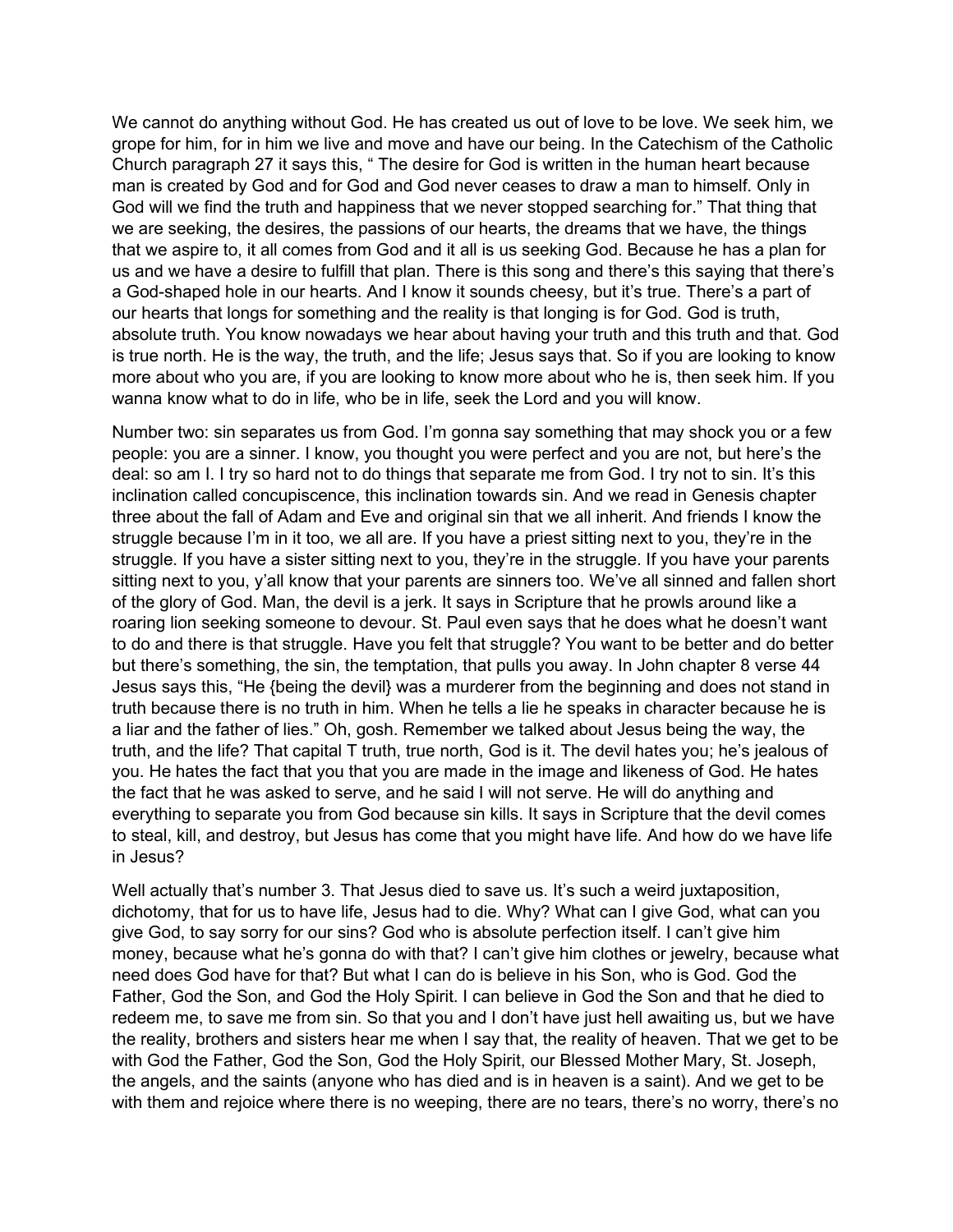fear, there's just God. And the devil separates, but Jesus has died, and not just died, but conquered death. He rose from the grave, he defeated death, so that we can rise with him in heaven. What a grace. What a good God. What a merciful God. He's a God of justice, but he is also a God of mercy. So when I talk about sin and you feel maybe there's a stirring in your heart where you're like, "Yeah Chika, you're right, I am a sinner." I don't want you to sit in that. I don't want you to stay in that woe is me, I'm such a sinner. There are quite a few saints, St. Alphonsus Liguori and Brother Lawrence who say, "Yeah, we are sinners. Recognizer sinfulness; now get up and rise because we were not called sinners, we were called children of God." Alleluia, yes, and Amen. So we recognize that we have sinned but we also recognize and proclaim to the highest heights that Jesus has died and rose from the grave so that we may have life eternal.

Number four: because we believe we are baptized, and we receive the Holy Spirit. Do any of you know when you were baptized? I actually have this super cute picture of my Baptism. And I know that may sound conceited, but it's true. It's the cutest picture of me in this little white dress and my siblings were there, my mom, my Godparents were there, and I was about one years old, more or less. Now I don't remember my Baptism. Some of you may be baptized when you were older, some of you when you were just little babies, either way when you were baptized as a child your parents they stand up in front of the priest, in front of maybe the congregation or family and friends, and they, along with your Godparents, say that they will raise you in the Church. They will raise you as Catholics because the Catholic Church is the fullness of Jesus, the fullness of Christ. When you were baptized and water was poured over you, you were cleansed of original sin and you receive the Holy Spirit and the gifts the Holy Spirit. I love confirmation because it is the completion of the sacrament of baptism. Where we receive a greater outpouring of the gifts of the Holy Spirit. And these are not gifts that we earn, but God, again in his gratuitous love for us, he gives us these gifts. Piety, I used to pray for piety a lot because I love the word pie that is in there (I know it's super cheesy, but I love that), but it means to have this this reference, this love, for God and the Church. We have the gifts of wisdom, and fortitude, and council. We have the gifts of understanding and knowledge. We have the gifts of the Holy Spirit, everything that we need to know, and love, and serve the Lord in this world because it's gonna be hard. Listen friends, if anyone has told you that being a Catholic is easy, they are wrong. I'm just gonna flat out tell you it's not easy. But is it worth it? Yeah, absolutely. Absolutely it's worth it. Why is knowing and loving Jesus and being baptized and confirmed in the faith worth it? Take a look at the news. I mean you see what is happening around the world with whether it's the pandemic, maybe your parents have lost jobs or have had troubles getting back into work because of the virus, or you have witnessed or even experienced racism. And you were like, I thought were supposed to be brothers and sisters in Christ and yet look at what people are saying about me or doing to me or to someone else. This is so unjust. We see what is happening at our borders where friends, it's tough. Even within the Church, we've heard about the abuse scandals and what happens at residential schools, and we don't ever want to turn a blind eye because that is how sin festers. But the gifts of the Holy Spirit allow us and the Church to be a shining light. Not one that is held under a basket, but one that is shining so bright that it exposes sin. That is how healing begins. That's how reparation begins. We're able to repair relationships, we're able to repair wounds that have happened to the Body of Christ, with the gift of the Holy Spirit, when they are active and we're living them out. When people say, "Oh, the Catholic Church, it's just..." No, the Catholic Church is us, it's you! So when we activate and live in the Spirit, the Holy Spirit, we truly see and treat one another as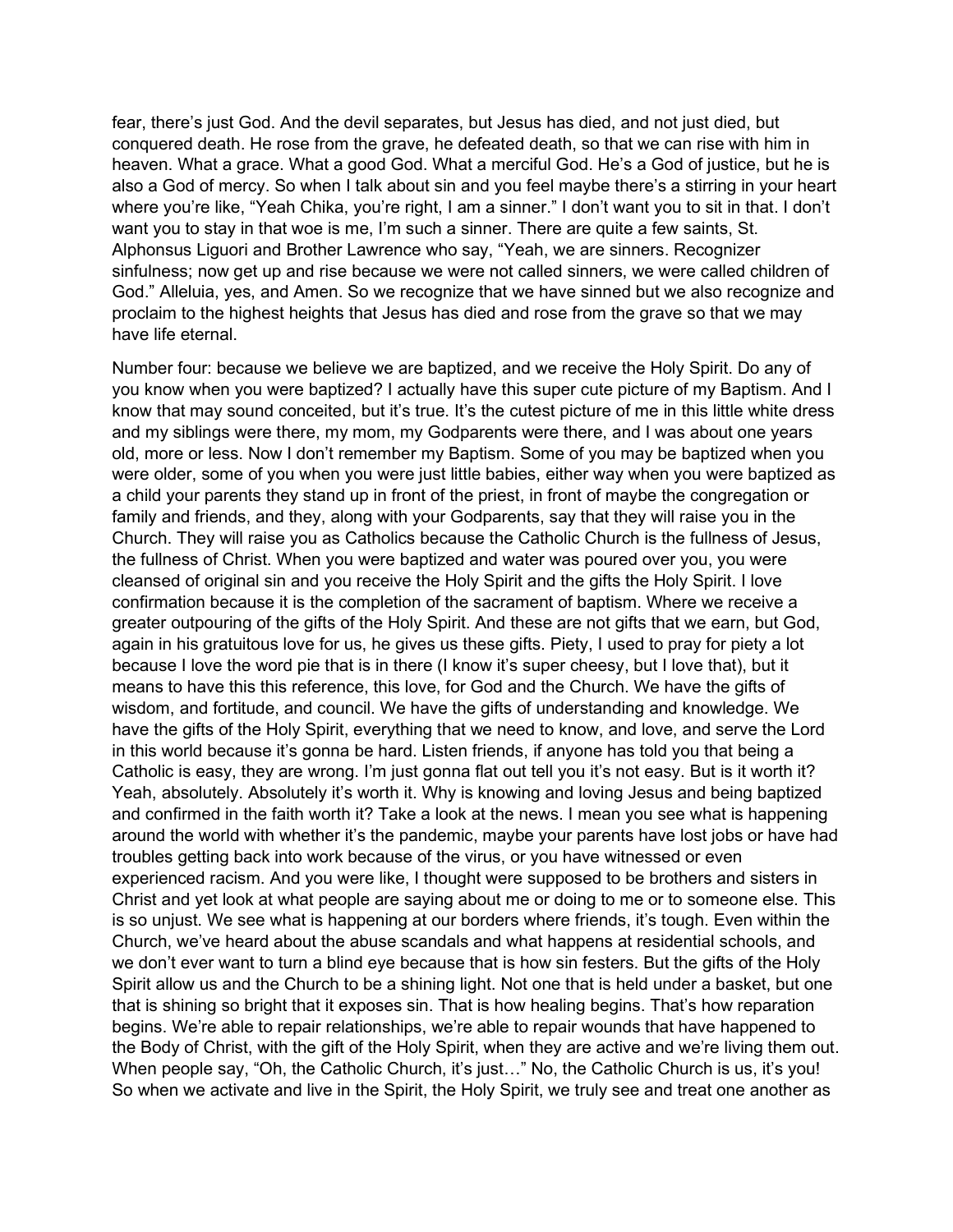brothers and sisters. So baptism, confirmation, and receiving the Holy Spirit are all so important. Why?

Number Five: go and make disciples. Man, don't leave all of this goodness to yourself; that's selfish y'all, don't do that! No, go out and share the Good News, the proclamation is the Good News of Jesus Christ. That God loves us, that he has a plan for us, and even though we're still sinners he sent his son,, Jesus Christ, to die for us. But Jesus didn't stay dead; he rose so that we can be baptized and be a part of a family of faith, and receive the Holy Spirit, and go and make disciples. And man, we get to do it all over again. How are you living your life so that people ask that question, "What is it about you?" What is it about you that makes you joyful, even in adversity? What is it about you that makes you selfless, that you like to serve? What is it about you that makes you righteous, not in this self-centered way, but righteous in the sense that you want to see justice served? That you see people who are hurting, and you want to see good things come their way. That the Catholic Social Teaching, when we talk about the preferential treatment of the poor, when we talk about the love of family and subsidiaries, when we talk about racism, when we talk about how people are treated, you just well up with this holy righteous desire to see people be treated as brothers and sisters in Christ. When people ask you why you're not going to the after-game party or you're not going to the movies, and you can say I wanna go to Church. And I wanna know more about Jesus. I wanna more about what the Church says. I want to have this encounter. Why? Because it's you responding to the love that God has for you, first and foremost. It is you desiring to love God and to see other people love him too because God is just that good and worthy of love. I know we don't always live out our faith well, but you can be a difference. You can live it out. And you have a community of people around you that you can inspire to live it out well also. You're not perfect and that's okay. God is perfect. We'll have perfection together in heaven together, when we see each other there. So that question that Jesus posed to Peter, he poses to you and I: Who do you say that I am? I encourage your brothers and sisters to take time in your prayer to really sit down and answer that question. Who do you say Jesus is? Who is he in your life? Why do you go to Church? Who is he and why are you willing to serve him? And again, if you're like, I don't know, and maybe even, I'm not willing to serve him, that's okay. Don't just stop there and say, whelp, that's that, and then walk away. Sit with him. Jesus, tell me who you are. Show me who you are. And I know it's not gonna be immediate, but allow me the opportunity to sit and ponder and discover you.

Let's close in prayer: In the name of the Father, the Son, and the Holy Spirit. Amen.

God you are so good, you are beyond us. You are God, the creator of all the living; thank you for creating us. Thank you for even those difficult moments in our lives that will shape us for the better if we trust you. Life is not easy right now Lord, and I know that you see it and I know that you know it. God, I pray for the young person who is experiencing anxiety and depression. God, I offer to you the young person whose home life is so tough that makes them not really wanna be at home. God, I offer to you the young person who is wildly and passionately so in love with you: the man who wants to be a priest, the young woman who is considering religious life, or the man or woman who's just like man, I just love Jesus and I want to share him with everyone as a lay disciple. Thank you for my brothers and sisters. I'm so grateful. And Jesus, as they go through process of confirmation, because it's not about a program it is about a process that doesn't stop here but continues on for the rest of our lives, as they go through this process of confirmation that you will deepen their faith in you and their love for you, so that it like oil spills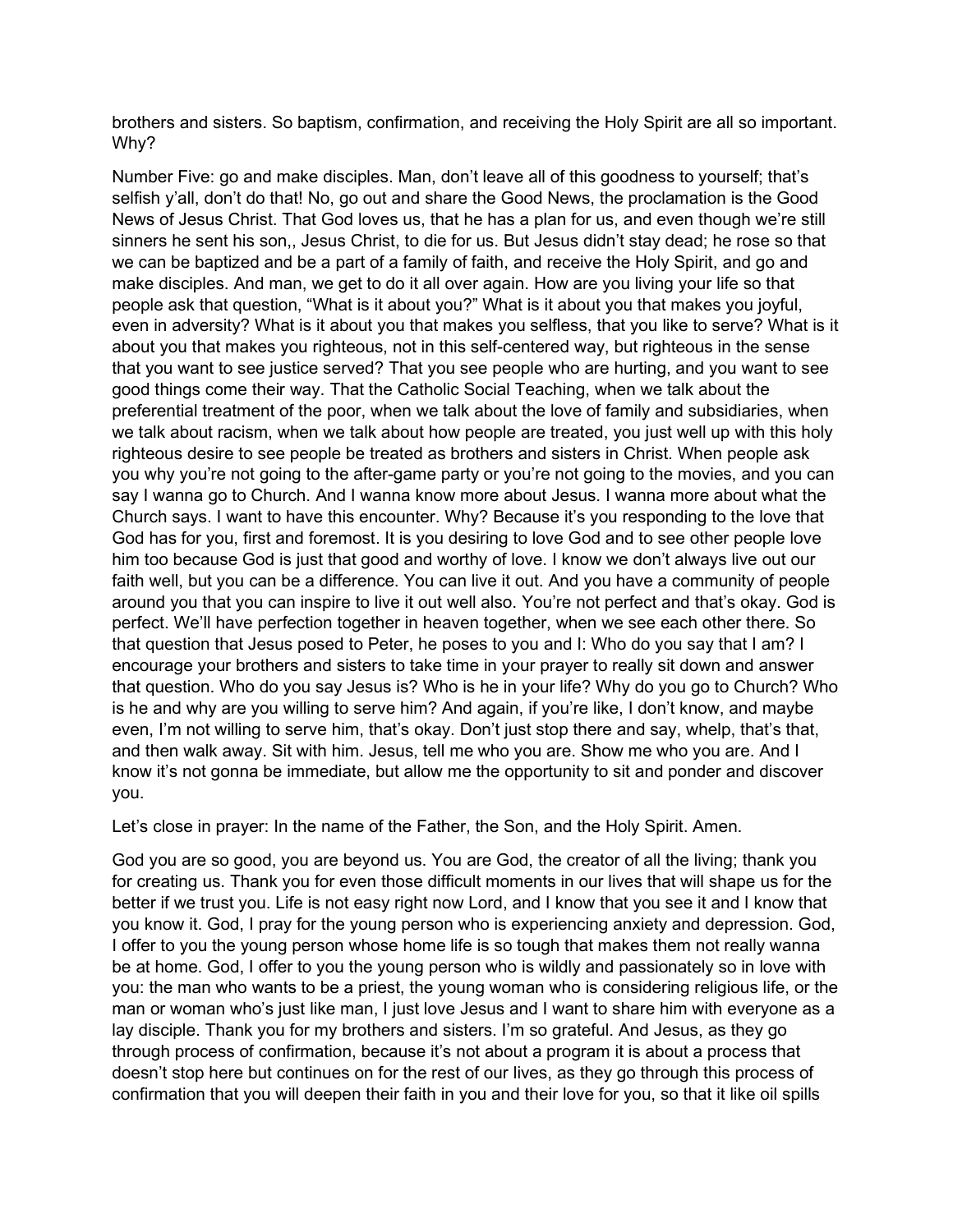out and onto other people. Come Holy Spirit. Blessed Mother Mary and Saint Joseph, never let us be separated from your divine Son. Saints and angels pray for us. Amen

In the name of the Father, the Son, and the Holy Spirit. Amen.

#### Keynote Speaker Talk during Profession Movement: Fr. Gibson

"What a friend we have in Jesus All our sins and griefs to bear And what a privilege to carry

#### Everything to God in prayer"

My friends, we have a friend in Jesus. An interesting concept, an interesting reality to think about: that Jesus Christ, the second person in the Blessed Trinity, God made man, is our friend. That song growing up was often sung in different contexts, and I often wondered what it really meant for Jesus to be my friend. There was a particular moment in my life where I really questioned if Jesus could really be my friend.

As you can see, we are in my home parish of St. Peter Clavier Catholic Church in the city of New Orleans. Sixteen years ago, this place, where I'm standing right now, was full of water. I was in the  $7<sup>th</sup>$  grade; I had just started at St. Augustine High school, and that was my dream (my dad went to St. Aug, my brother was at St. Aug, and I knew I was going to St. Aug). Two weeks into the school year, there's these reports: there's a hurricane coming. This is typical; the school year begins usually with hurricanes. But this time is a little different because this hurricane is strengthening and intensifying and everyone is getting a little nervous. This would be the first time in my life that my family will pack up our stuff, load up the car, and we drive, in the middle of the night, to Houston. Not thinking anything of it, I'm coming home, I'll be home and we'll go back to normal. I remember waking up on that fateful Monday morning of August 29<sup>th</sup> and watching the news reports. Watching images of my city, my home full of water. There's water everywhere. The reports are the levees have broken. What does that really mean? I'm like, "What is going on? What do you mean the levees broke?" And all I can see is water. And then looked over and I saw my mother start to weep, start to see tears come down her eyes as she's looking at these images. And it starts to hit me that something is going on. Something's not right. My home, the place where my friends were, the place where I encountered Jesus Christ, the places where I lived my life, were gone. And in that moment, like a sharp pain in my stomach, I felt so lost. I remember saying to myself, "God where are you? How could you let everything that I knew, my home, my school, my church, how could you just take it away? How can you allow for something like this to happen in my life right now when everything seemed to be put together? Starting a new moment in life, starting to live the dream if you will, you take it away from me."

There was so much chaos and confusion. The cell service was down. We couldn't get in touch with my dad. My grandparents work here in the city. There was just so much. Where are we going to go? We got clothes for a week and we can't go home, can't go to church. God why did you abandoned me? I say those words now and I think of Jesus on the cross crying out, "My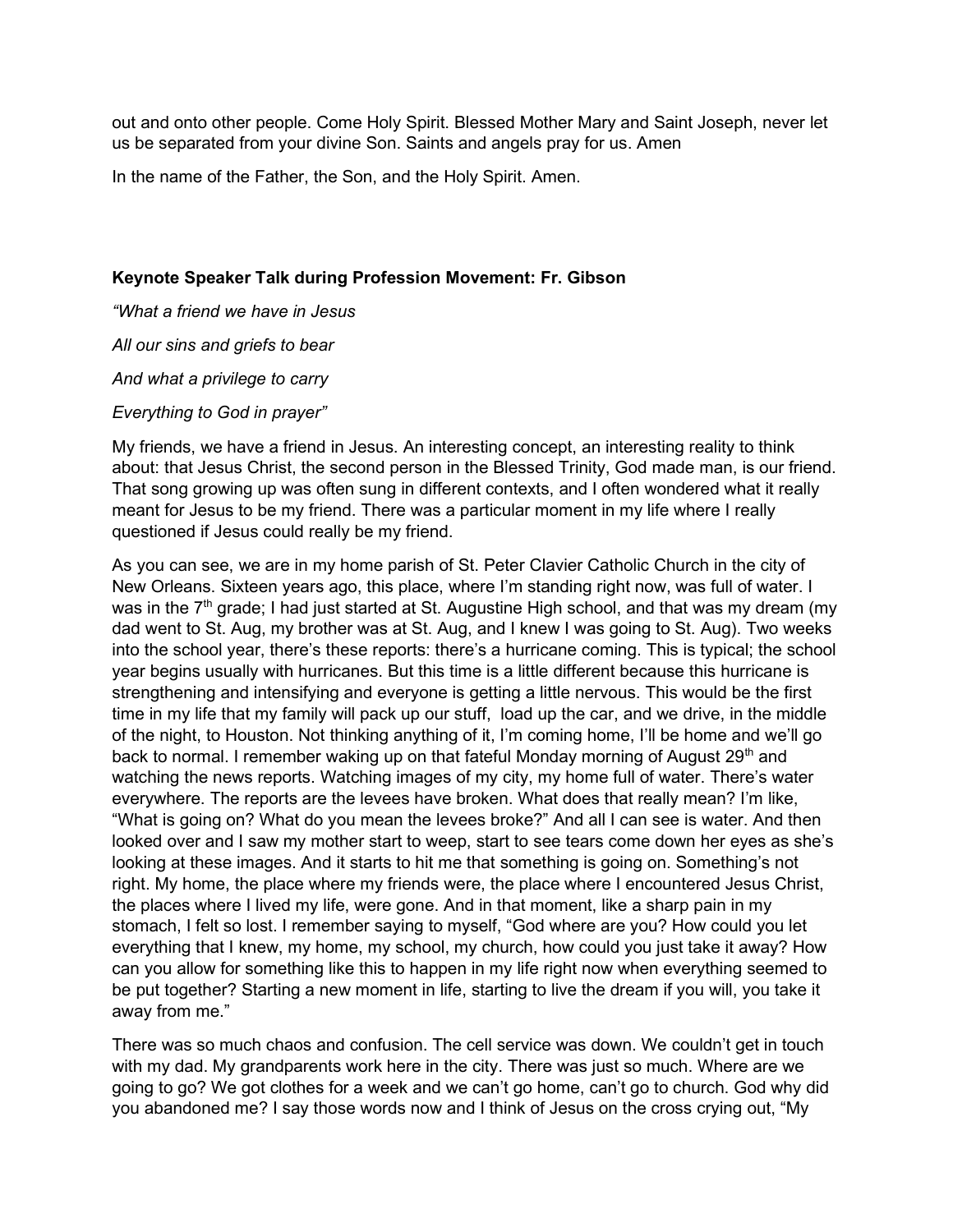God, my God, why have you forsaken me?" Where are you? I am in the midst of a struggle and yet you are seemingly silent. Where is this friend named Jesus? Where is the one on whom all of my anxiety, all of my fear, all of my hurt is supposed to go? Where is this Jesus. It seems as if Jesus is gone.

You might have a similar experience. You may be going through it right now; you may go through it at one point or another in your own life. Where you are so broken, so hurt, so destitute that it seems as if God is not there, that God is dead. And you wonder, what's the point of it all? Why would I believe, why would I continue to pray, why would I continue to turn to God, why would I even embrace his body and blood they tell me at the holy altar of sacrifice, when it seems as if this "friend" is nowhere to be found?

Well, you all get to see me now 16 years later as a priest. God did not give up on me in that moment. My friend, though I felt alone, though I felt hurt, though I felt destitute that everything around me was taken away, it was only then that God really was able to act in my life. Started to take me to places where I didn't know I could go. Started to open doors for me where those doors would have typically been shut. It's because of that Katrina experience that I began to really understand what faith was about. That not simply professing, saying words with my lips, that I believe in one God, that Jesus Christ came to earth, that Our Lady is our Mother. No, it was in that moment that it started to become real. It only started to take root in my heart.

You see when everything is taken away from you, you don't have anything to lean on. You don't have any clothes on your back, or you don't have any food. And things start popping up. There is a house that all of the sudden opens up. Or that Christmas you get clothes that you never thought you would have imagined. Or the very first time that I got to come back to this place, this space, after Katrina when there was a question of whether or not I could go home. Those moments, my dear friends, are the moments in which you hold onto and you begin to realize that God has not abandoned you. They begin to realize that God is making a way out of no way. It may not look the way that you want it to look, it may not make you feel good the way that you want it to feel good, it may not even fill that hole that we try to fill with TikTok and Snapchat and Instagram. But he whispers, "You're mine, and I am yours."

He looks at us, looks us in the eyes, and says you are my beloved son, you are my beloved daughter, you are the one that from the foundations of the world when I created all things I said when I looked at you: you are very good. Fearfully and wonderfully made in my image, after my likeness. And then he gives you the opportunity yet again in the waters of baptism when he claims you for himself, weds himself to you. You are you a baptized in the name of the Father and of the Son and of the Holy Spirit; you become a new creation. And in that moment God for all eternity renews his promise that, "I will be with you always even until the end of the age."

Right now, what that looks like, might I suggest, is friendship. Remember when you met your best friend, the one you talked to almost every day, that you can't live without. Jesus wants to be that for you. That in your dark days, in your sad moments, in those moments where you feel like the world is falling down on you, he wants to be your friend. Yes, he is your Savior, he's the Lord of heaven and earth, he is the Jesus Christ the Son of the living God, the Word made flesh and dwelt among us, the one who is, who was, and is to come. But among those titles, my dear friends, he wants to be your friend.

What does that mean; what does friendship with Jesus Christ really mean? It's not just snapping it up, right? It's not just making sure that Jesus is on your top followers. No Jesus as your friend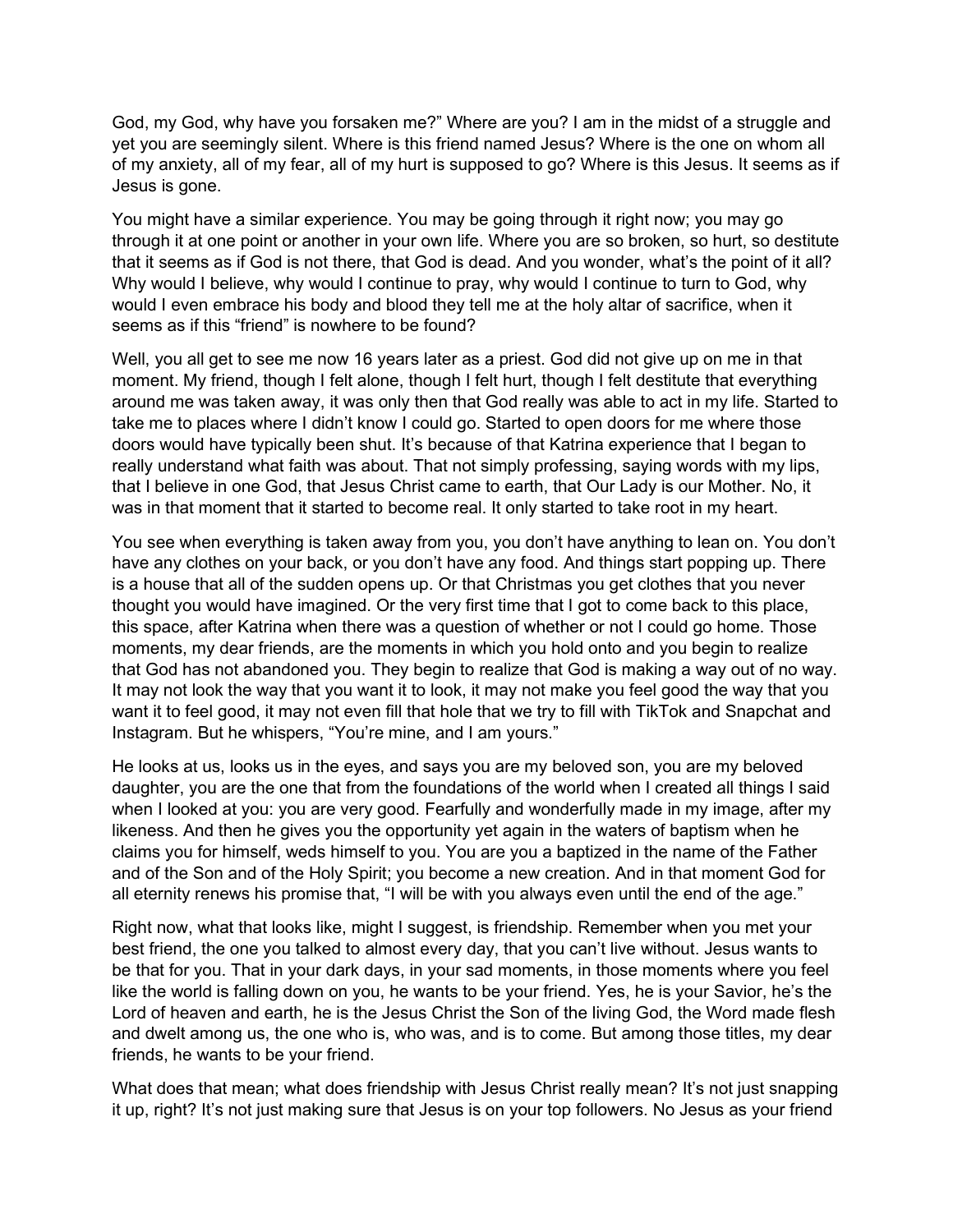means knowing the depths of your heart. That when you're having a great day, when everything seems to go right, you can say at the end of the day, "Lord, look, the sun is shining in my life today. I had a great day at school. It seems as if everything is pulling together as I'm looking forward to the next step in my life. While also, Lord, my heart was broken today. I experienced something in my life that I don't I really feel like I can talk to my parents about, but I'm going to go to you because I'll know that you'll listen. And I know that you'll receive me and look at me, not judge me, but through grace and mercy bring me ever closer to your Sacred Heart." That friend Jesus.

And this this, my dear friends, is what we all are being invited to be renewed each and every day in friendship with Jesus Christ. To know that no matter who we are, where we are, what we have done in this life, that he is still seeking us out like the lost sheep to be one with him. What a friend. The same one who each and every time we come to the Mass, that place where heaven and earth meet, he feeds us with the best food that any of us can ever have. And trust me I know, I'm from New Orleans, and we got good food. He feeds us with the best food, that is himself, his body and his blood, that is life giving. Each and every time that we turn away from him, he invites us to come back to him and experience his mercy, his grace, and his love in that sweet sacrament of reconciliation. He showers down the Holy Spirit upon us, fulfilling the promise that, "I will be with you always." And he gives us the spirit to move and guide in our lives. And when the time comes to live a life for another, he either brings us a companion the form of a husband or wife, or he gives us a flock as a priest. And when we're sick, he comforts us with the sweet anointing of the holy sacrament of the anointing of the sick. My dear friends that's an incredible friend. In every aspect of life, he wants to be there with you.

"What a friend we have in Jesus All our sins and griefs to bear And what a privilege to carry Everything to God in prayer"

Jesus wants to be your friend. Let him be your friend. Give him everything of your heart so that when the time comes and the Spirit of God rests upon you, you can make other friends in Jesus Christ. Be not afraid and let Jesus be your friend.

### Renewal of Baptismal Promises during the Profession Movement: Fr. Gibson

My friends, we've probably had a long day already, but one of the powers of this moment is being able to publicly make a commitment. Make a commitment to Jesus Christ, our Savior, Lord of all, and our friend. One of the beautiful things in the tradition of the Church is that in the early Church, in the first days of the faith, when people made their public profession that they wanted to be a follower of Jesus Christ. That they believed in who this person was; they believed in the triune God. First, they would renounce sin, and renounce Satan, and renounce all of those things that separate us from the love of God. And when they did that, they looked to the west. It is there that they would renounce Satan, put him aside, and then in a beautiful turn of their life – because this is what happens when we move, and profess, and witness to Jesus Christs, we turn away from our old life towards Jesus – they physically turned from the west, turned their back on Satan, and looked towards the east, looked toward the rising sun, looked